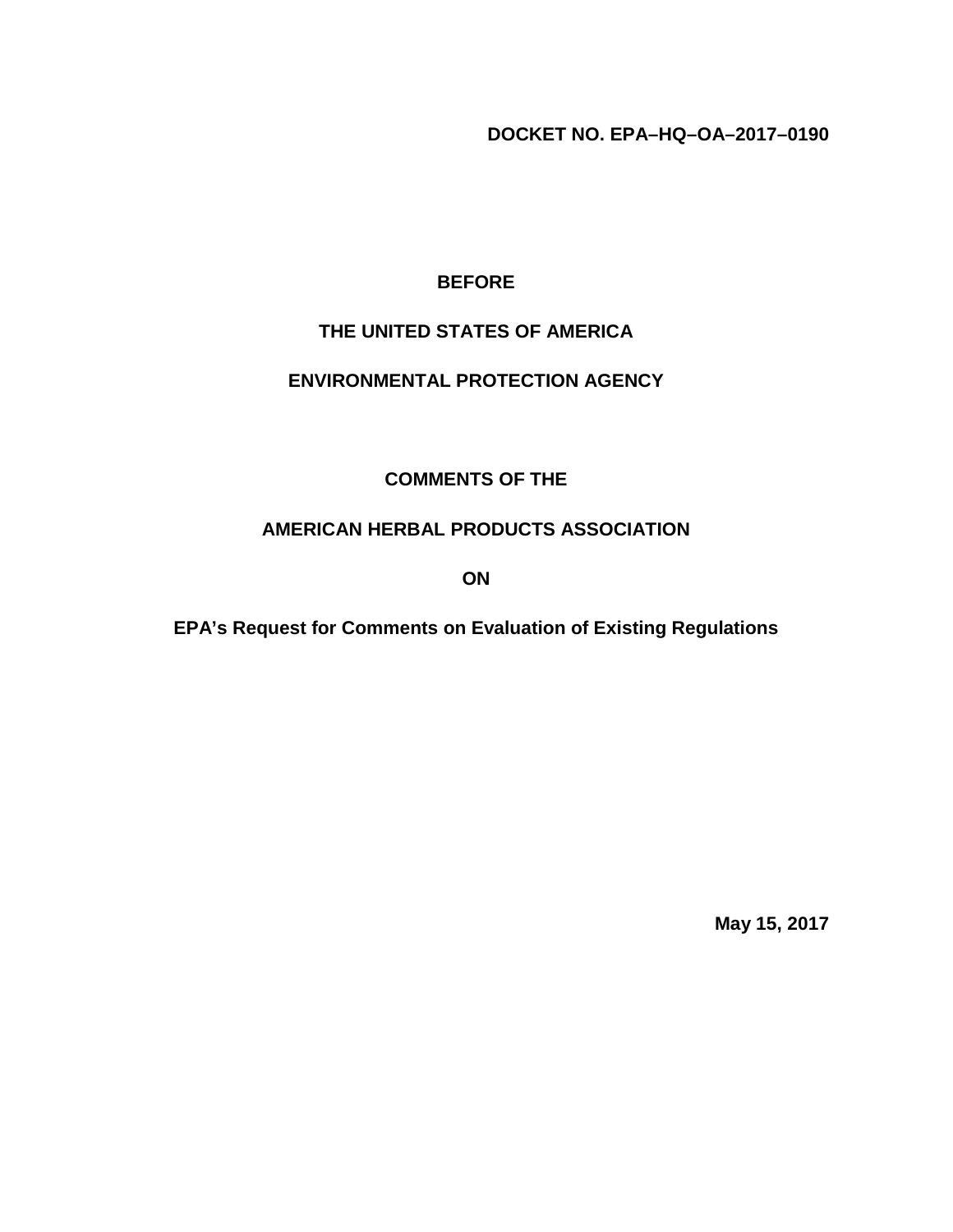# Table of Contents

| EPA should streamline processes and use innovative approaches to relieve impractical |  |
|--------------------------------------------------------------------------------------|--|
|                                                                                      |  |
|                                                                                      |  |
| c. General tolerances for foods that form a trivial part of the diet  14             |  |
| d. Use of Codex Alimentarius Commission MRLs and scientific evaluations 14           |  |
|                                                                                      |  |
|                                                                                      |  |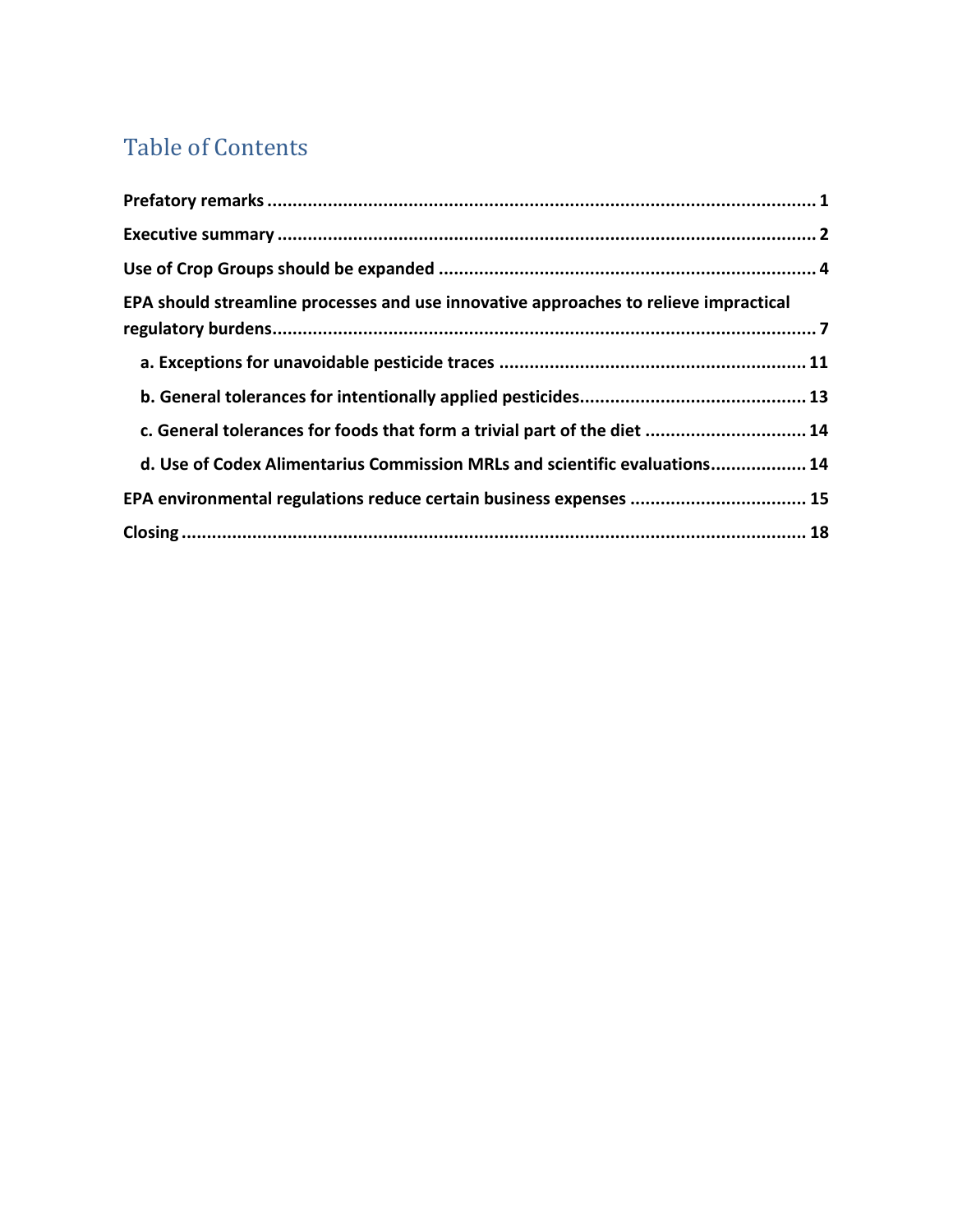## <span id="page-2-0"></span>**Prefatory remarks**

The American Herbal Products Association (AHPA) is the national trade association and voice of the herbal products industry. AHPA members include domestic and foreign companies doing business as manufacturers and marketers of herbs and herbal products, as well as non-herbal products, including conventional foods and dietary supplements. AHPA serves its members by promoting the responsible commerce of herbal and non-herbal products including conventional human foods and dietary supplements.

On April 13, 2017, the Environmental Protection Agency (EPA or the Agency) published a Federal Register notice<sup>1</sup> in which the Agency invited input on EPA regulations that may be appropriate for repeal, replacement, or modification (the April 13 Notice). The April 13 Notice explains that the request for input was issued in accordance with Executive Order 13777, "Enforcing the Regulatory Reform Agenda," which established a federal policy "to alleviate unnecessary regulatory burdens" on the American people, and which, in its Section 3(a), directs federal agencies to establish a Regulatory Reform Task Force (Task Force) with duties to evaluate existing regulations, including by seeking input and other assistance, as permitted by law, from entities significantly affected by Federal regulations, and "make recommendations to the agency head regarding their repeal, replacement, or modification."

AHPA members manufacture and market conventional foods, dietary supplements and other consumer products that contain herbal ingredients. These ingredients are all potentially affected by EPA regulations on pesticide tolerances as established for all agricultural crops, including herbal crops, whether produced domestically or imported from foreign suppliers. These comments are submitted on behalf of AHPA and its members and address primarily, but not exclusively, those EPA regulations related to pesticides.

<span id="page-2-1"></span> <sup>1</sup> <sup>82</sup> FR 17793; Docket No. EPA–HQ–OA–2017–0190.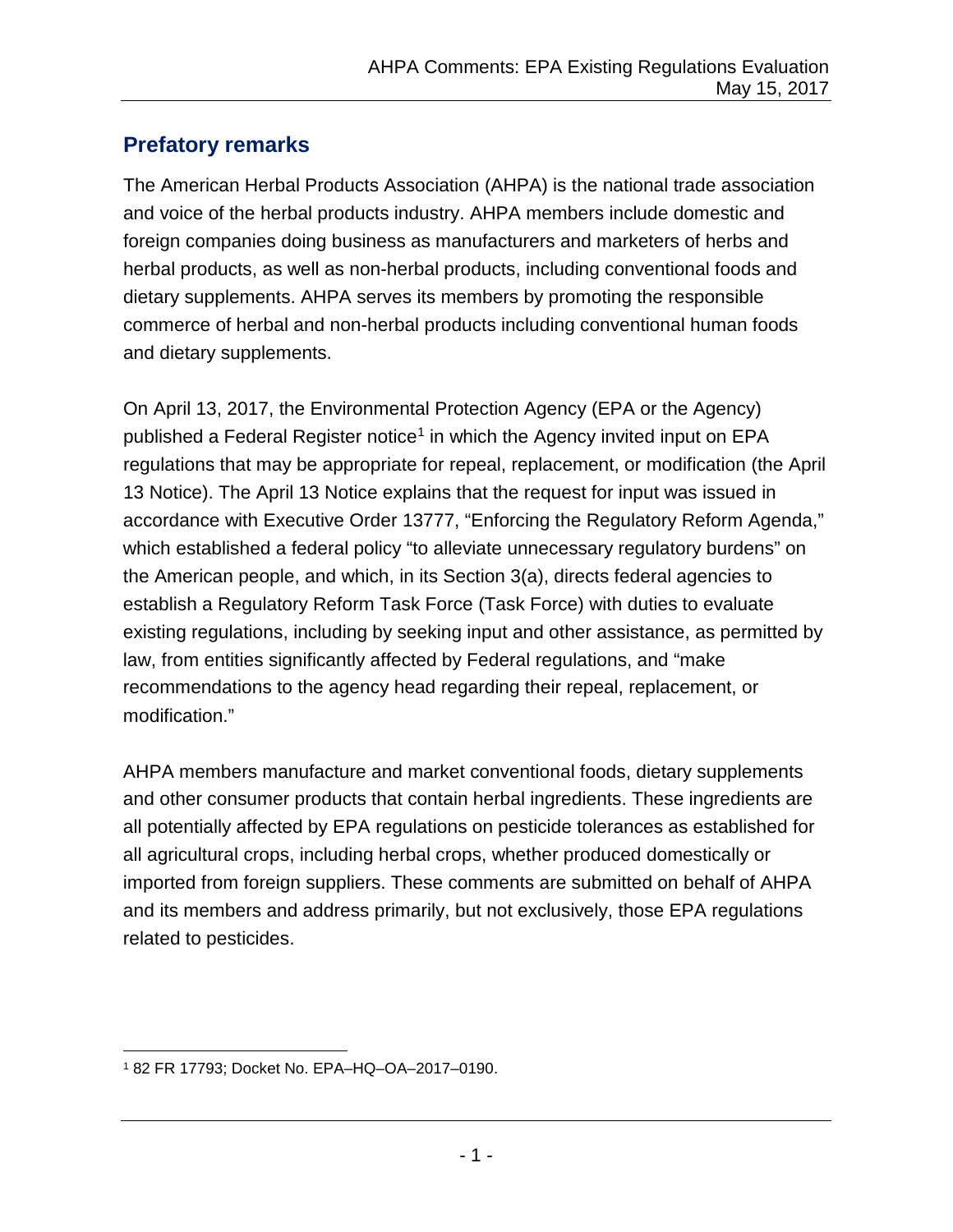## <span id="page-3-0"></span>**Executive summary**

1. AHPA supports EPA completion and expansion of Crop Group 19

Virtually all herbal crops are specialty or minor crops for which it is economically unfeasible to develop the data necessary for crop-by-crop registration. EPA has efforts currently underway to review and revise existing crop groups and to add new crop groups as necessary, particularly with respect to Crop Group 19 (herbs and spices). EPA should prioritize completion of this work on Crop Group 19. Furthermore, EPA should consider adding to Crop Group 19 (or other appropriate crop group) each of the herbal crops identified by AHPA in its 2013 correspondence to EPA and IR-4, and additional herbal crops found through other sources to be commercially available in the U.S.

2. EPA should create exceptions for unavoidable, inadvertent pesticide residues

Pesticide residues are currently ubiquitous in the environment and are routinely found at significant levels even in locations as remote as the Arctic circle. In addition, analytical technologies can now detect pesticides down to the 10 ppb level. As a result, traces of pesticides are commonly found in many food crops even when not the result of direct application, spray drift, or inappropriate crop rotation. EPA should use its authority under the Food Quality Protection Act (FQPA) to except trace levels of these substances from the definition of "pesticide chemical" or "pesticide chemical residue."

Rather than regulating these traces as adulterants under EPA's "zero tolerance" policy, these traces should be controlled as contaminants regulated by FDA under good manufacturing practices for food. FDA should set appropriate action levels for these contaminants as it has done for other types of pesticides. In general, an action level of 0.1 ppm would be protective of public health and consistent with documented levels of unavoidable, inadvertent pesticide contamination. Lower action levels may be appropriate for substances of unusually high toxicity or whose toxicity is unknown.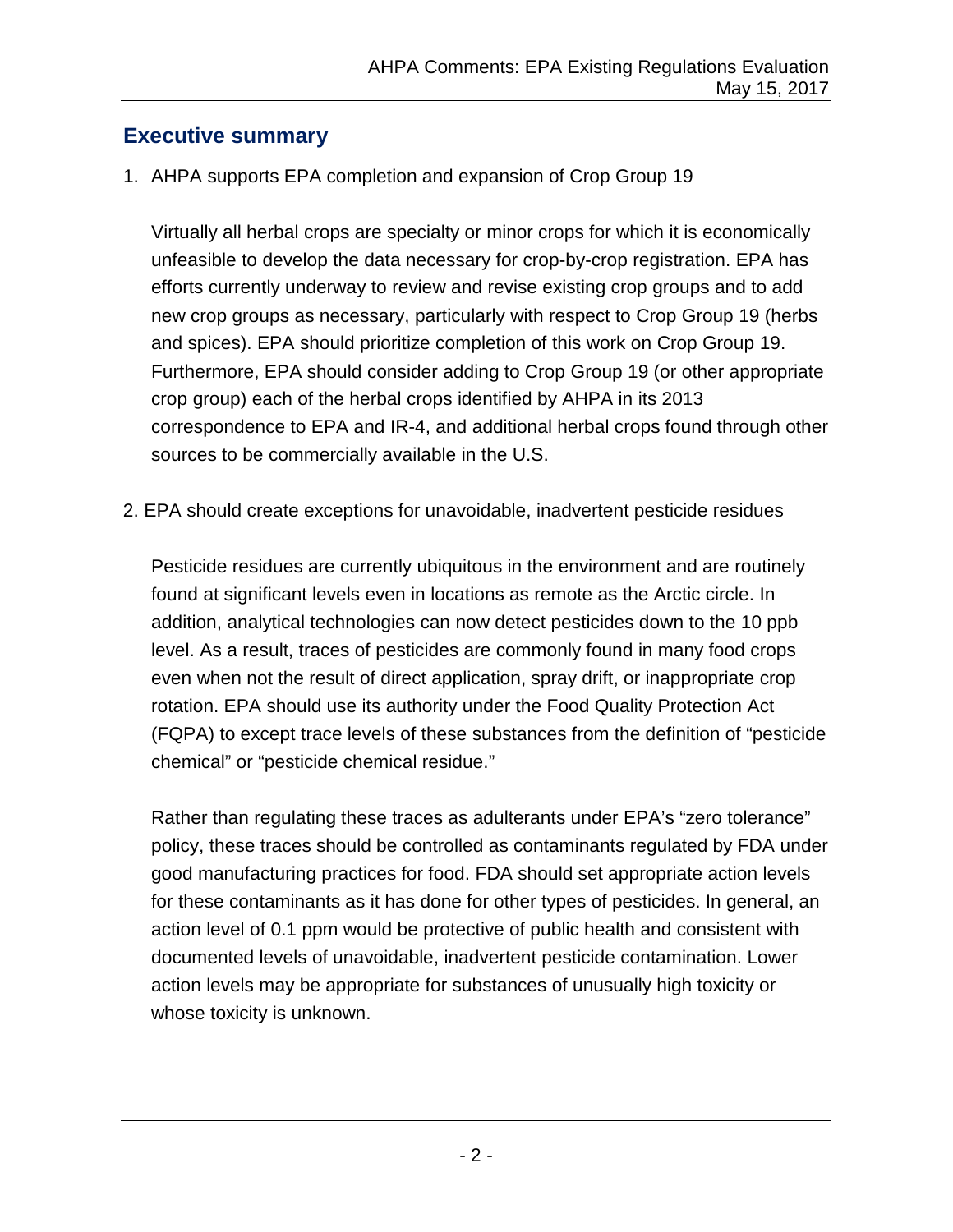3. EPA should create general tolerances for pesticides intentionally applied in foreign countries

With respect to pesticides that occur in a food because of intentional and legal application to the crop, whether in the U.S. or in a foreign country, EPA policies should establish a mechanism to create default tolerances which would apply to "all other crops" when (but only when) a pesticide is registered in the U.S. for use on one or more food crops or when an import tolerance has been established for that pesticide. The default tolerance for any food in the "all other crops" category should be calculated, based on the expected annual consumption of the food, to result in an exposure that is trivial (say, 100x lower) compared to the exposures that EPA knows will result from the use of the pesticide as registered in the U.S.

4. General tolerances for foods that form a trivial part of the diet

As an alternative to 2 and 3 above, EPA can use existing residue monitoring data in conjunction with "worst-case" safety data to establish a single tolerance level that would safely cover numerous pesticides on a wide variety of foods that form a trivial part of the diet. For example, EPA could issue a regulation that sets a tolerance of 0.1 ppm for residues on all foods in Crop Group 19 (herbs and spices). If the Agency had risk concerns about some pesticides these substances could be excluded from the regulation.

5. Use of Codex Alimentarius Commission MRLs and scientific evaluations

EPA should consider utilizing FQPA Section 405 that directs EPA to consider harmonization of tolerances with Maximum Residue Levels (MRLs) established by the Codex Alimentarius Commission. The scientific evaluations to support these MRLs have already been conducted and should be available to the Agency. Utilizing these evaluations conducted by a peer scientific body would save both EPA and industry significant resources.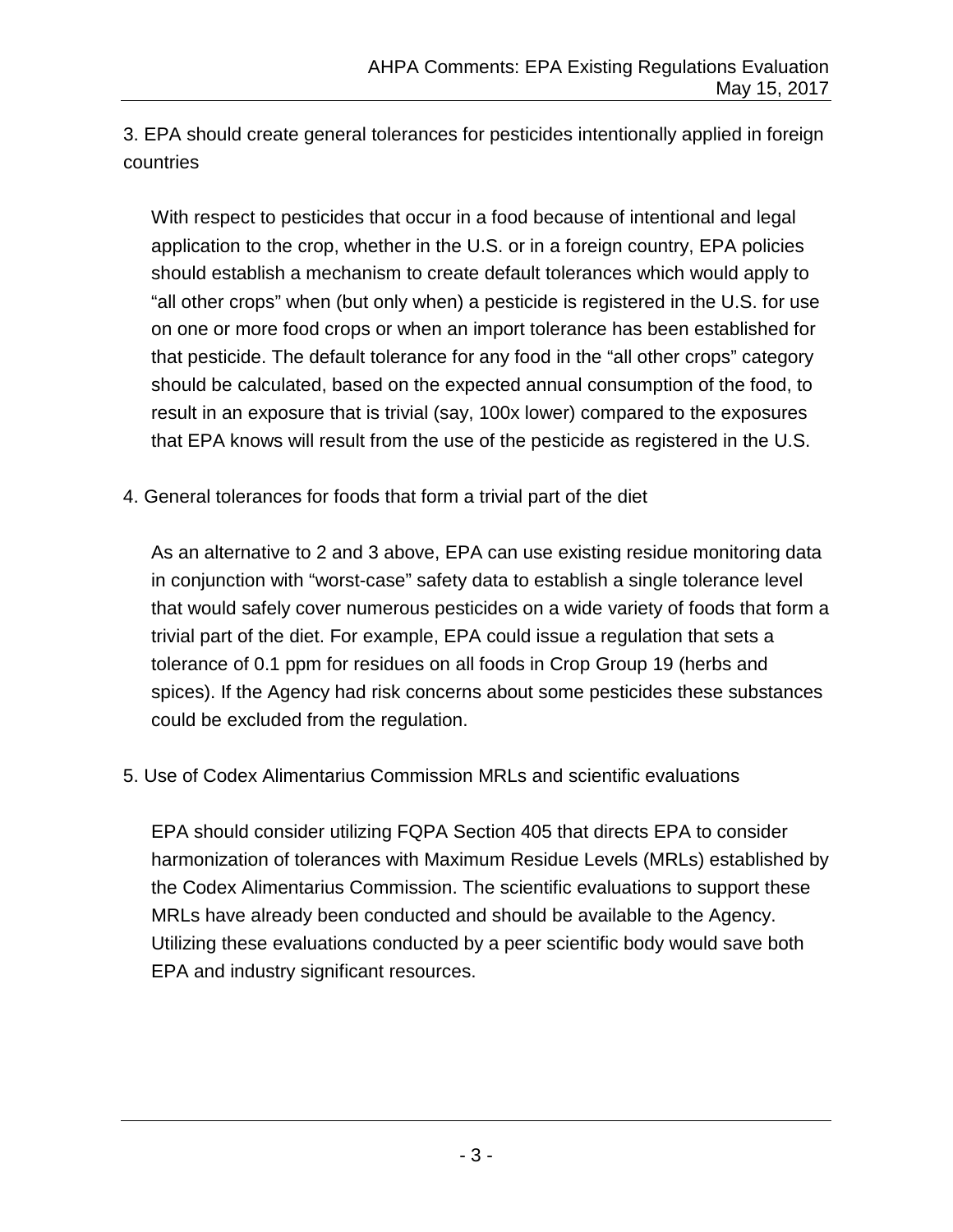6. Regulations to protect the environment reduce costs and burdens on the food industry

To comply with state and federal laws and regulations, food companies rely on the availability of raw agricultural commodities that are not contaminated with excessive levels of environmental pollutants. This in turn requires that clean air, water, and soil be available for the production of food crops. EPA should be cautious about relaxing regulations if doing so may increase environmental pollution with heavy metals, industrial contaminants, or other hazardous substances.

Detailed discussions of each of the points identified in this executive summary are provided below.

## <span id="page-5-0"></span>**Use of Crop Groups should be expanded**

A crop grouping system for purposes of pesticide regulation was established in 1962, and has been maintained and amended from time-to-time in the interim. The crop grouping regulations at 40 CFR §§ 180.40 and 180.41 enable the establishment of tolerances for specifically identified pesticides for a group of crops based on residue data for certain crops that are representative of the group, and establishes the maximum level of residue of the pesticide that could occur on any crop within the group. The system was established with the realization that the expense and time investment for fulfilling the residue data requirements established under EPA's regulations are limiting factors in making pesticide licensing and tolerance decisions for minor and specialty crops, and may preclude a registrant from petitioning the Agency for an individual tolerance for that use.

In AHPA's view, all or virtually all herbal crops are, in fact, specialty or minor crops. As such, they are seldom the subject of attempts by pesticide chemical producers to establish a pesticide tolerance solely and specifically for an individual herbal crop. Inclusion of herbal crops in EPA regulatory crop groups is therefore essential to ensure that pesticide use on herbal crops, when needed, is carried out in compliance with EPA's pesticide regulations.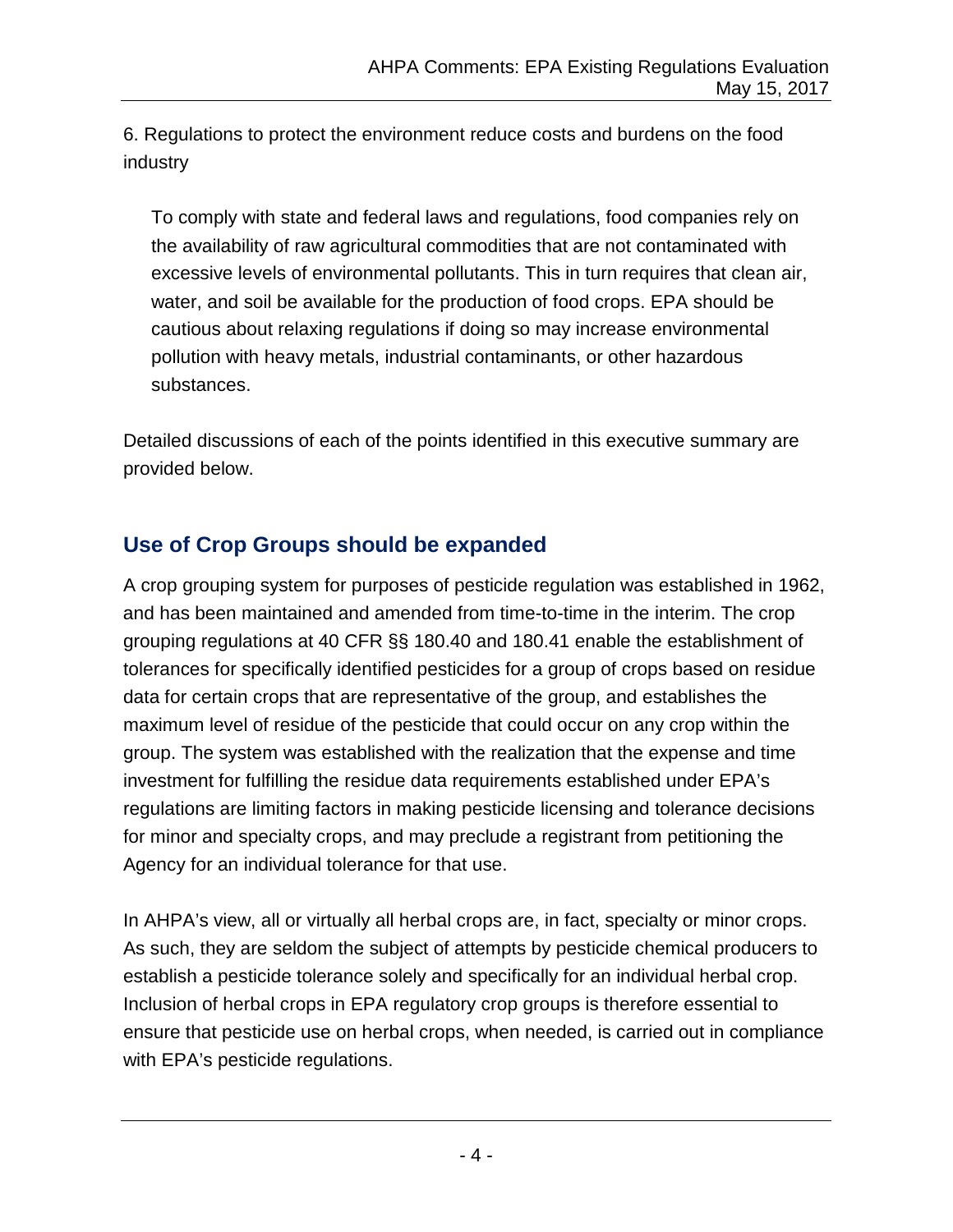AHPA understands and appreciates that EPA has an ongoing program, initiated in 2007 and in coordination with IR-4 (Interregional Research Project No. 4), to amend existing crop group regulations.<sup>[2](#page-6-0)</sup> This process includes not only reorganization of existing crop groups but also creation of new crop groups and addition of crops not previously included in any crop group. Any regulatory amendment that adds new crops to a crop group *reduces* mandatory paperwork requirements under EPA's pesticide regulations, due to a reduction in required studies as compared to establishing pesticide tolerances for crops on an individual crop-by-crop basis, and provides regulatory relief and regulatory flexibility because the new or expanded crop groups ease the process for pesticide manufacturers to obtain pesticide tolerances on greater numbers of crops, particularly specialty crops.

Importantly, EPA asserts that revisions to crop groups result in no appreciable costs or negative impacts to consumers, minor crop producers, pesticide registrants, the environment, or human health. EPA has in fact identified each of its recent proposed regulatory amendments to crop groups as a "burden-reducing" regulation. AHPA agrees with EPA's view that each of these amendments has, in fact, been burdenreducing, and therefore encourages additional use by EPA of this amendment process to crop groups. AHPA also agrees, as EPA has stated in each of these recent proposed amendments to crop groups, that important beneficiaries of such amendments are minor crop producers, who benefit because lower registration costs will encourage more products to be registered on minor crops, and so providing additional tools for pest control; and consumers, who benefit by having more affordable and abundant food products available. AHPA notes, however, that food processors, importers, and distributors are additional beneficiaries, as these crop group expansions reduce the business disruptions that occur when foods are refused entry to the U.S. or are rejected from use or sale due to detections of pesticides that are not in fact unsafe.

<span id="page-6-0"></span><sup>&</sup>lt;sup>2</sup> See for example the proposed rule at 72 FR 28920 (May 23, 2007) as finalized at 72 FR 69150 (December 7, 2007); the proposed rule at 75 FR 807 (January 6, 2010) as finalized at 75 FR 76284 (December 8, 2010); 76 FR 69693 (November 9, 2011) as finalized at 77 FR 50617 (August 22, 2012); and 79 FR 68153 (November 14, 2014) as finalized at 81 FR 26471 (May 3, 2016).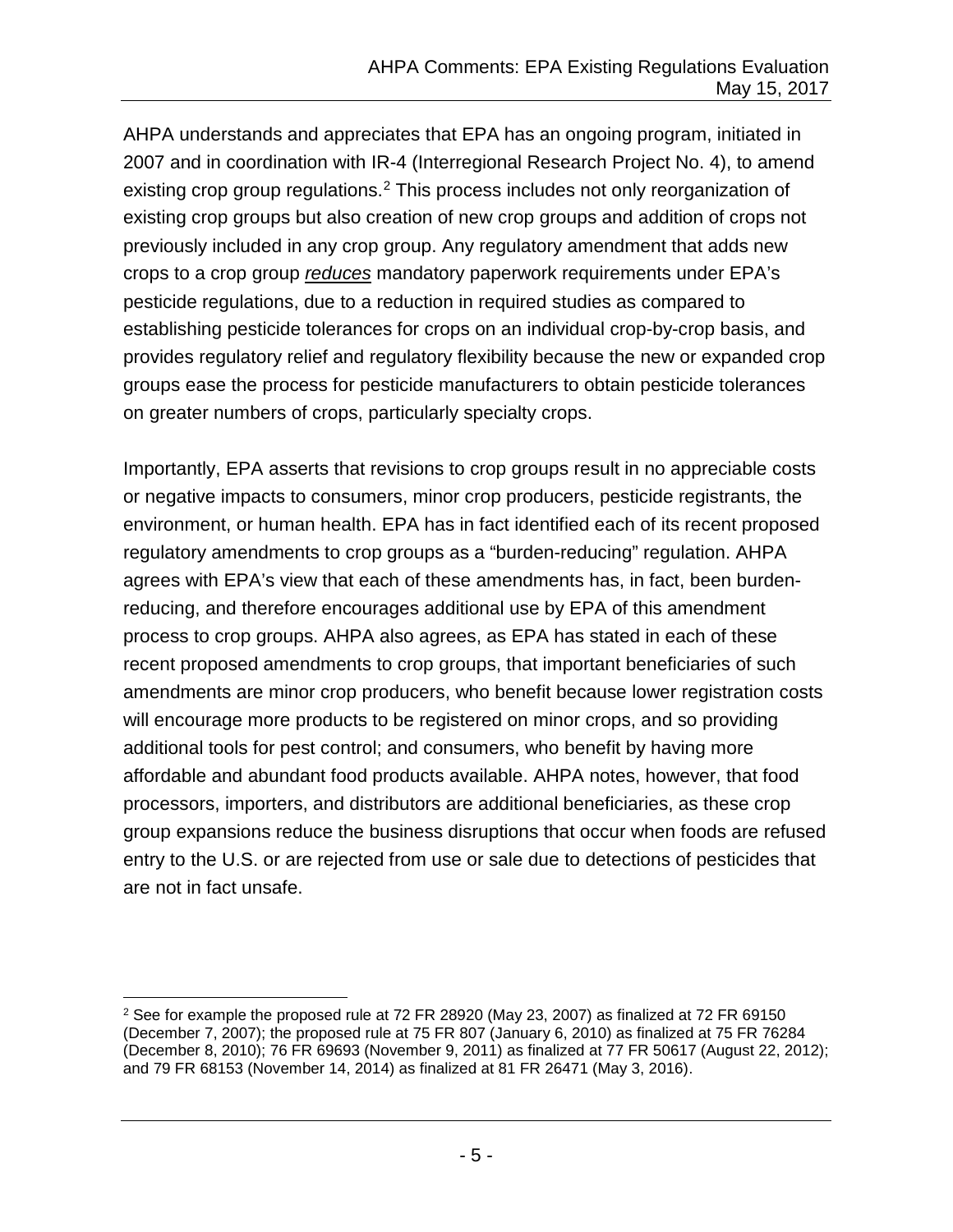AHPA therefore strongly encourages EPA to continue its process of reviewing and revising existing crop groups and adding new crop groups as necessary. AHPA recommends this process be carried out in a way that expands the applicability of the crop groups to as many specialty and minor crops, including herbal crops, as possible, and believes such expansive utilization of the crop group regulations will maximize the potential burden-reducing effect of such regulatory amendments with no appreciable costs or negative impacts to consumers, minor crop producers, pesticide registrants, the environment, or human health.

AHPA has a more specific interest in Crop Group 19, "Herbs and Spices." AHPA submitted information to EPA and IR-4 in May 2013 that identified just under two hundred commercially available herbal crops not currently included in Crop Group 19. AHPA understood at that time that IR-4 would be making recommendations to amend this crop group, and AHPA's May 2013 correspondence requested that the identified herbal crops be recommended to be added to this crop group when it is next revised. AHPA continues to believe that Crop Group 19 should be revised to add many additional herb and spice crops, and believes amendment to this crop group, if done in a manner that adds a significant number of commercially available herb and spice crops, will result in a burden-reducing regulation. AHPA therefore requests EPA give prompt attention to reviewing and revising Crop Group 19, and give serious consideration to adding each of the herbal crops identified by AHPA in its 2013 correspondence to EPA and IR-4, and additional herbal crops found through other sources to be commercially available in the U.S.

Recently, EPA staff informed AHPA that a final regulation amending Crop Group 19 is slated for 2018. AHPA strongly believes that the amended crop grouping will reduce regulatory burdens and be economically beneficial. Accordingly, we urge the Agency to make issuance of the final regulation a priority.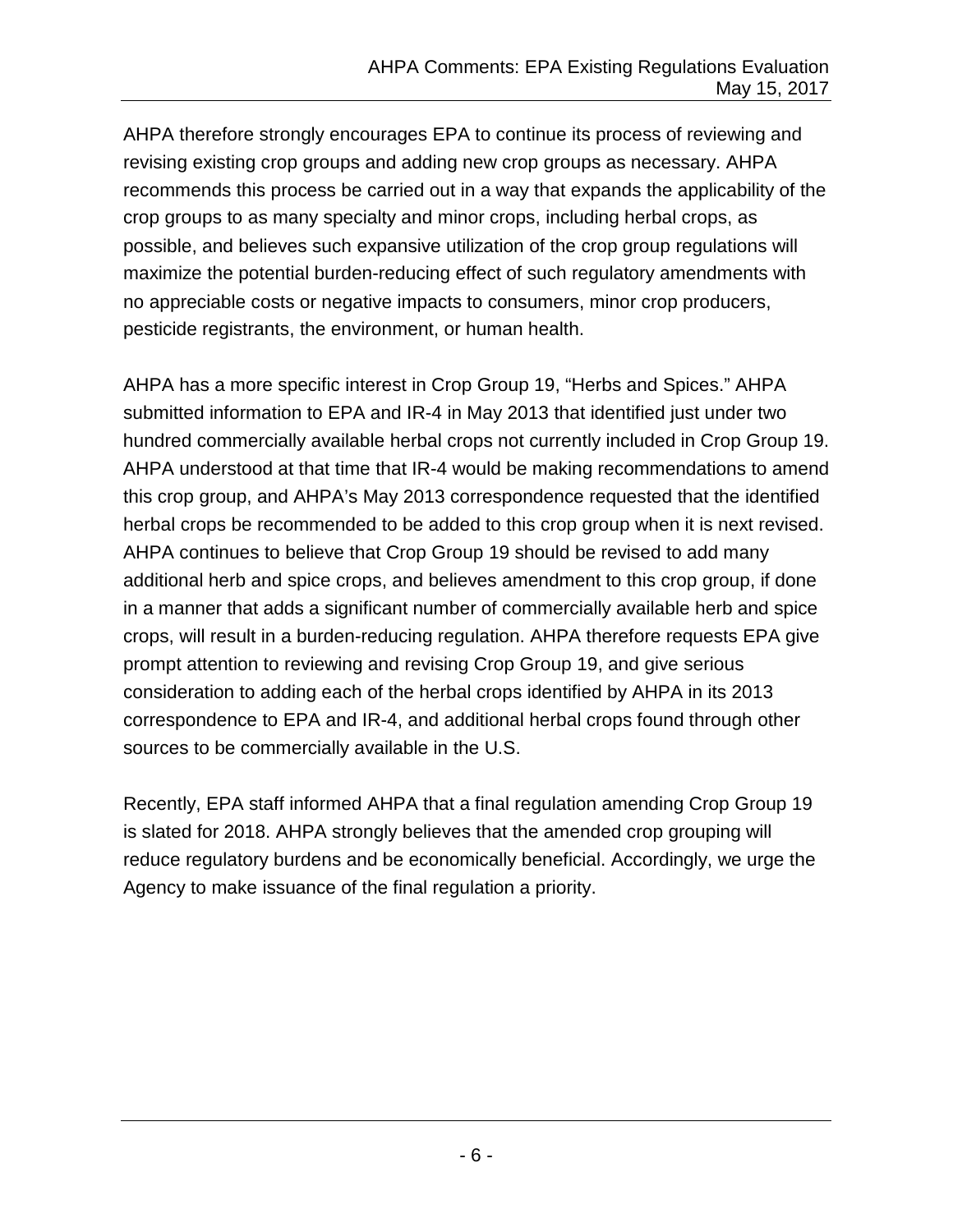# <span id="page-8-0"></span>**EPA should streamline processes and use innovative approaches to relieve impractical regulatory burdens**

Under current EPA policy, no detectable residue of a pesticide chemical is permitted on a food crop unless a tolerance or tolerance exemption has been established. As a result, any raw agricultural commodity or processed food is adulterated if it contains detectable traces of a pesticide for which no tolerance (or tolerance exemption) has been established by EPA for that crop or crop group; this is hereinafter referred to as the US "zero tolerance" policy for pesticides.

In the real world, however, it is becoming increasingly common that pesticide residues occur in or on foods for which there is no tolerance or tolerance exemption.<sup>[3](#page-8-1)</sup> This is due in part to the increasingly internationalized food supply; foreign countries often have pesticides approved for use on food crops that are not approved in the U.S., either because the crop is not grown at all in the U.S. and hence has never been registered with EPA, or because the pests and other agricultural circumstances in the foreign country necessitate different controls from what is effective in the U.S. In addition, many detections of trace pesticides are due to the ubiquitous worldwide occurrence of pesticide contamination in soil, water, and air<sup>[4](#page-8-2)</sup> and to dramatic improvements in analytical technologies, which can now routinely detect pesticide residues down to the 10 ppb range.

<span id="page-8-1"></span> <sup>3</sup> For example, monitoring by the USDA in 2015 found that 73% of the tested samples contained traces of multiple pesticides, and hundreds of samples were found with pesticides for which no tolerance exists for the pesticide/crop combination. (USDA Pesticide Data Program Annual Summary, Calendar Year 2015.) In addition, AHPA members report that traces of pesticides can be found even in crops grown without chemical inputs in remote locations far from agricultural and industrial centers.

<span id="page-8-2"></span><sup>4</sup> Numerous studies have been conducted on ice core samples, plants, fish, etc. in locations as remote as the Arctic Circle or the Tibetan plateau, and these routinely detect measurable and sometimes quite significant levels of pesticide contamination. See for example, (a) Hoferkamp et al, "Current use pesticides in Arctic media: 2000-2007," *Sci. of the Total Environ.* 406 (2010) 2985-2994; (b) Yang et al, "Accumulation features of organochlorine pesticides and heavy metals in fish from high mountain lakes and Lhasa River in the Tibetan plateau," *Environ. Internat.* 33 (2007) 151-156; (c) Wang et al, "Passive air sampling of organochlorine pesticides, polychlorinated biphenyls, and polybrominated diphenyl ethers across the Tibetan plateau," *Environ. Sci. Technol*. 44 (2010) 2988-2993; (d) Yang et al, "Distribution of organochlorine pesticides (OCPs) in conifer needles in the southeast Tibetan plateau," *Environ. Pollut.* 153 (2008) 92-100; (e) Ruggirello et al, "Current use and legacy pesticide deposition to ice caps on Svalbard, Norway," *J. Geophys. Res. Atmosph.*115 (2010) D18308; etc.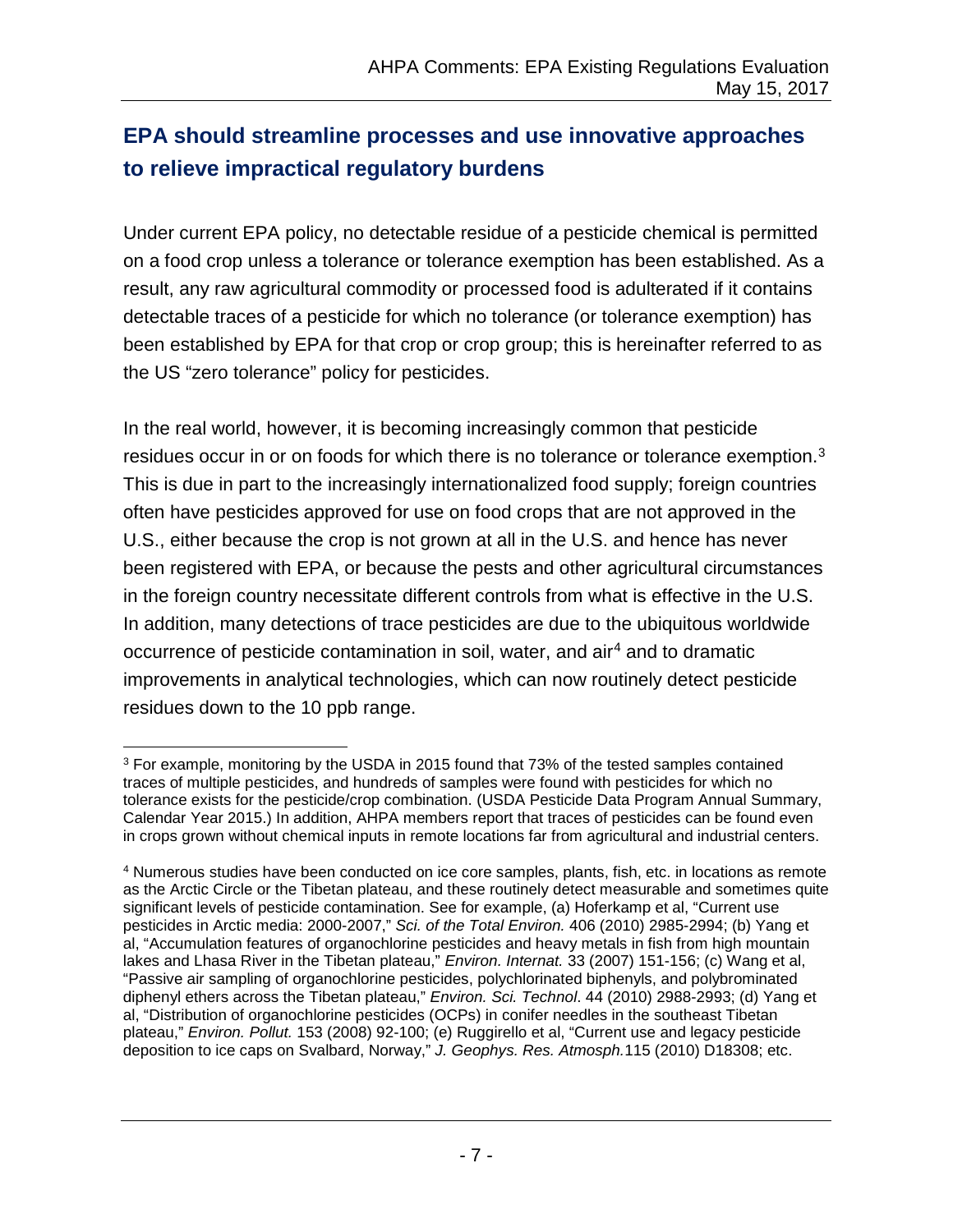As a result, there is a significant disconnect between the occurrence of detectable pesticide residues on foods with no associated tolerance or tolerance exemption and the technical requirements of the existing enforcement policies. While regulators have taken a few steps to deal with this problem around the margins – for example, FDA has established "action levels" for certain persistent "unavoidable pesticide residues" in certain foods<sup>[5](#page-9-0)</sup> – no comprehensive solution has been implemented.

The discrepancy between the requirements of the zero tolerance policy and the reality of widespread pesticide use and trace contamination has been causing problems in the food industry for decades. As long ago as 1988, farmers in California petitioned EPA to establish exemptions from tolerance requirements for pesticides occurring at trace levels due to inadvertent ambient contamination. The California Department of Food and Agriculture provided field study data supporting the petition, which showed that the trace levels were indeed unavoidable and inadvertent, due to widespread pesticide use in the San Joaquin Valley. $6$  EPA has never acted on this petition.

Furthermore, FDA has for many years conducted pesticide monitoring of the food supply and routinely finds, in a variety of imported and domestic foods, traces of pesticides for which no tolerance exists. When found in food offered for import, the affected shipment is refused entry to the  $U.S.^7$  $U.S.^7$  and the responsible firm may be placed under an Import Alert; when found in domestic food, FDA has the authority to issue Warning Letters and to invoke other sanctions such as seizure to remove the food from commerce, or injunction to correct the cause of the violation. In addition, any person who introduces into interstate commerce a food adulterated with pesticides is subject to civil money penalties of up to \$50,000 for individuals and

<span id="page-9-0"></span> <sup>5</sup> Compliance Policy Guides Sec. 575.100 "Pesticide Residues in Food and Feed – Enforcement Criteria," FDA.

<span id="page-9-1"></span><sup>6</sup> Turner et al, "A field study of fog and dry deposition as sources of inadvertent pesticide residues on row crops," California Department of Food and Agriculture, Report No. 89-11, November 1989.

<span id="page-9-2"></span><sup>7</sup> Such refusal of shipments can cause significant disruptions to U.S. food processors and/or distributors, as well as their downstream customers, who were relying on successful importation of the food in question.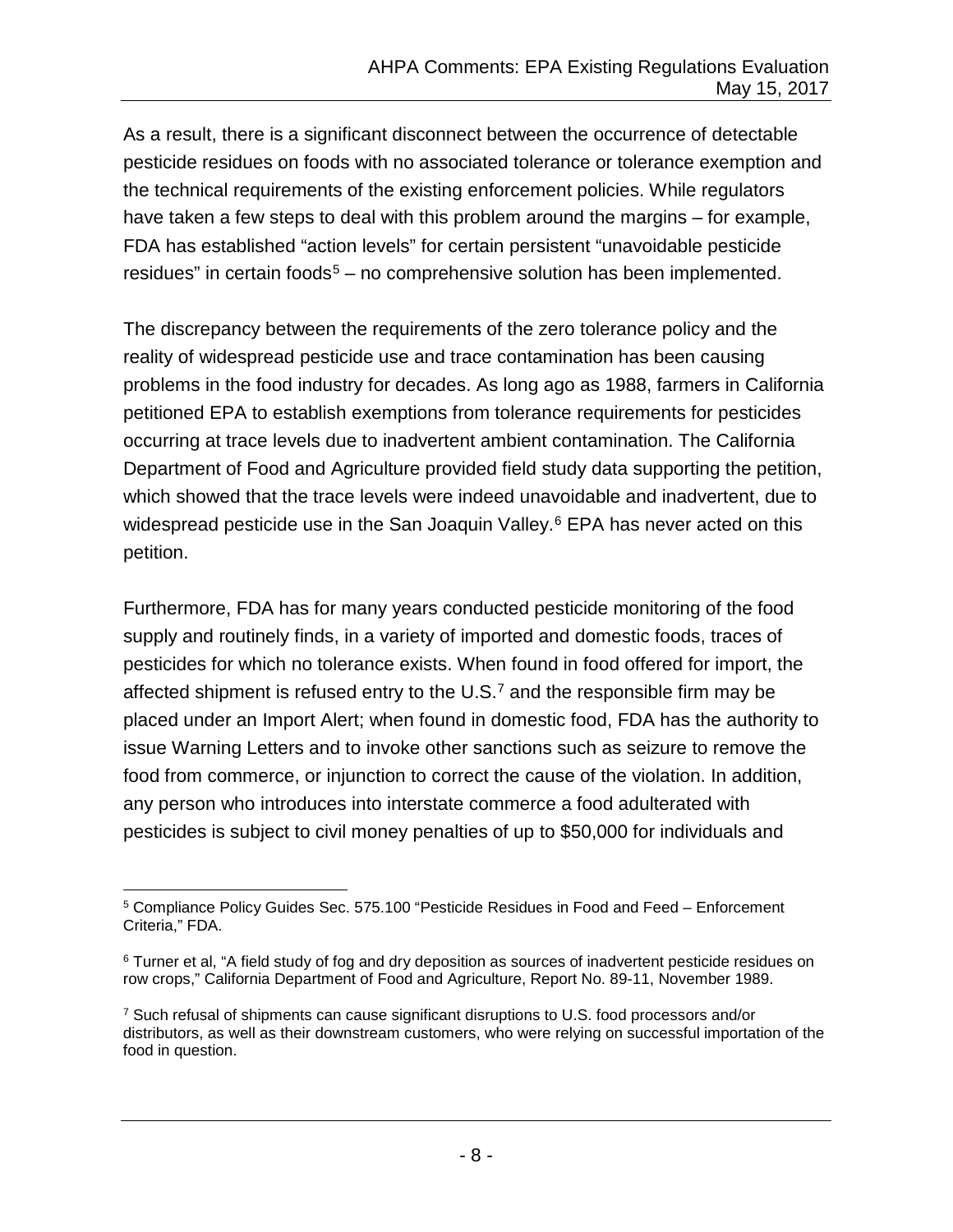\$250,000 for other persons, not to exceed \$500,000 for all such violations adjudicated in a single proceeding.<sup>[8](#page-10-0)</sup>

The food industry's pesticide-related difficulties are set to expand dramatically with the enforcement of new regulations under the Food Safety Modernization Act (FSMA). These regulations require food facility operators to conduct hazard analyses which must consider, among other things, chemical hazards including pesticide residues, whether intentionally or unintentionally introduced.<sup>[9](#page-10-1)</sup> Other regulations require dietary supplement manufacturers to control for contaminants that may adulterate their products, which often includes pesticides.<sup>10</sup> U.S. food manufacturers and distributors report difficulties in finding needed raw agricultural commodities that meet the requirements of the zero tolerance policy.

In addition, EPA's current approach to pesticide regulation creates tremendous burdens both for the Agency and for pesticide manufacturers. Under the current framework, a tolerance is established for a single active ingredient on a specific crop or crop group. In addition, EPA's data requirements typically require that extensive and costly residue data from crop field trials be collected to support a tolerance. From a cost, timing and risk standpoint, this approach may be feasible and scientifically sound for major food crops, such as corn, soybeans, and alfalfa, that form a significant part of human or animal diets in the U.S. But for minor or specialty food crops, or for crops grown overseas that are not exported in high volumes to the U.S., the existing framework is simply cost-prohibitive and regulatory overkill. In many cases, residues are inadvertent so there is no incentive to conduct residue trials. Even in situations where residues occur through intentional use, the amount of use and the value of the food crop (or, for crops grown in foreign jurisdictions, the amount of the crop exported to the U.S.) cannot support the high cost of residue trials for EPA registration. Furthermore, the burden of submitting separate petitions for each pesticide residue is enormous.

<span id="page-10-0"></span> <sup>8</sup> 21 U.S.C. 333 (f)(2)(A).

<span id="page-10-1"></span><sup>9</sup> 21 CFR 117.130.

<span id="page-10-2"></span><sup>10</sup> 21 CFR 111.70.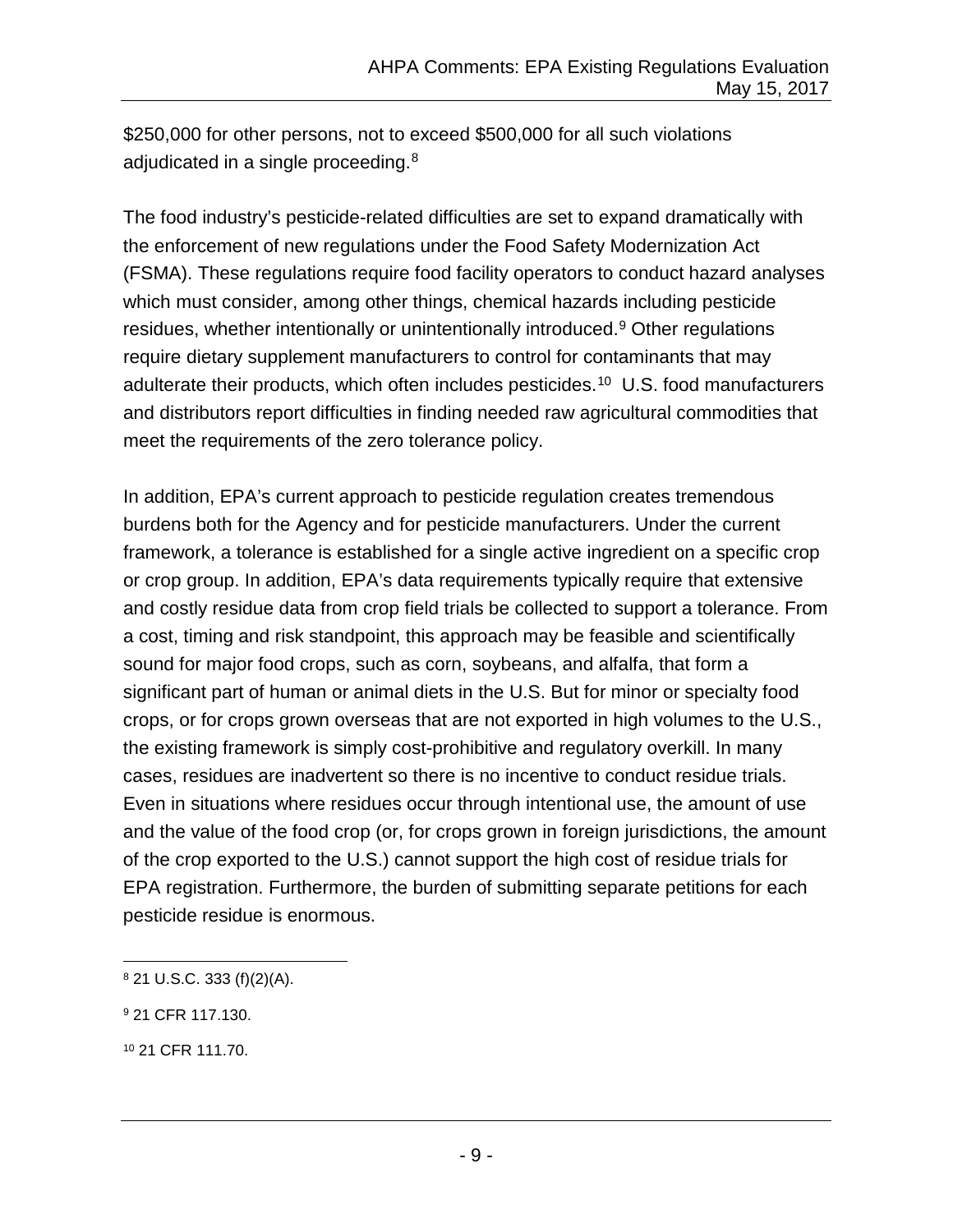In light of the above, AHPA believes there are some practical, cost-effective and innovative approaches EPA can adopt to address the issue of inadvertent and intentional residues that may occur in or on foods.

The Food Quality Protection Act (FQPA) of 1996 provided EPA with a variety of tools to remedy these difficulties. For example, FQPA Section 402 gives EPA the authority to except substances from the definition of "pesticide chemical" or "pesticide chemical residue" under certain circumstances. In addition, FQPA Section 405 gives EPA the authority to take the initiative in establishing or modifying tolerances for pesticide chemical residues in or on a food, as well as in establishing or modifying exemptions from the requirement for a tolerance for a pesticide chemical residue on or in a food.[11](#page-11-0)

FQPA requires EPA to evaluate the safety risks associated with each pesticide chemical and to ensure that tolerances and exemptions will, with reasonable certainty, not result in any harm from the aggregate exposure to the pesticide in question. EPA has adopted the concept of a "risk cup" which represents the total level of acceptable risk from a pesticide and corresponds to the pesticide's "Reference Dose," which is the level of exposure a person could receive every day without significant health risk. The risk cup evaluation considers both dietary exposures (based on data from U.S. pesticide registrations and from monitoring by USDA and FDA) and certain non-dietary exposures.

However, EPA's risk cup evaluations ignore the existence of dietary exposures for which EPA does not have reliable data, as may occur with pesticides not registered in the U.S. or any pesticide/crop combination that is not well represented in USDA and FDA pesticide monitoring programs.

AHPA notes that, whether or not EPA has data about these dietary exposures and whether or not EPA includes these exposures in its risk assessments, the exposures nevertheless currently occur and in fact have occurred for decades. It is unreasonable and illogical to pretend that such exposures either do not exist or can

<span id="page-11-0"></span> <sup>11</sup> FQPA Section 405, which created 21 U.S.C. 346a (b) and (c).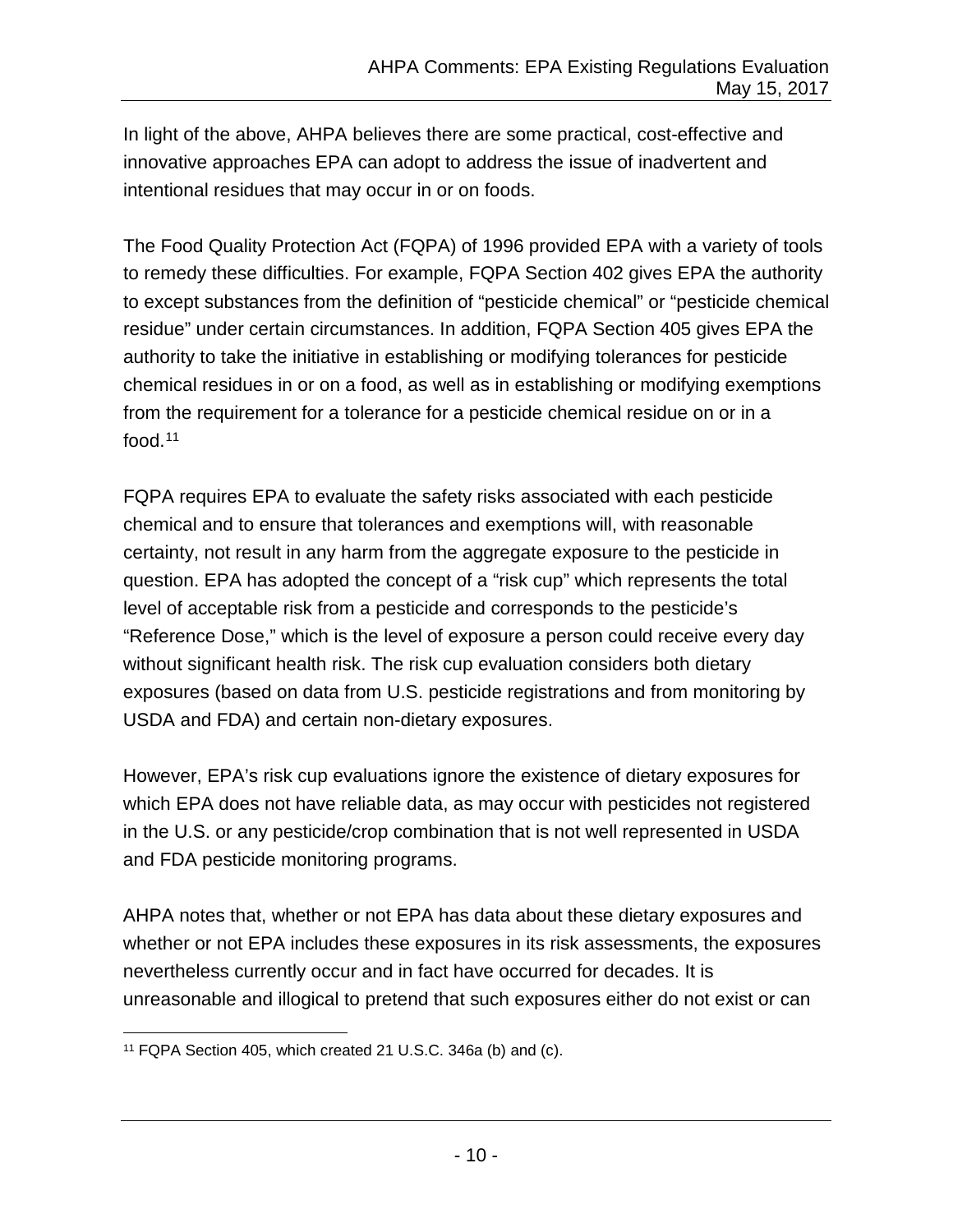be eliminated by an arbitrary requirement for the food industry to avoid any food ingredient contaminated with traces of pesticides.

Furthermore, AHPA notes that an incremental exposure due to trace contamination in the food supply presents extremely low safety risks, because trace exposures are much smaller than exposures for common foods consumed in much larger daily quantities. In addition, the risk assessments conducted by EPA are necessarily rife with assumptions, many of which serve to overestimate the risk; for example, EPA routinely includes a 10x safety factor based on the requirements of FQPA with respect to infants and children, even though many foods are not consumed by infants or children.[12](#page-12-1)

AHPA therefore urges EPA to avail itself of the full range of its authority and to create rational policies for trace levels of pesticide residues in foods.

### <span id="page-12-0"></span>*a. Exceptions for unavoidable pesticide traces*

With respect to pesticide traces caused by the ubiquitous distribution of pesticides in the environment, AHPA understands the difficulty EPA faces to account for these types of exposures in the context of its "risk cup" paradigm. However, Congress in passing FQPA provided EPA with the tools necessary to solve this problem. Specifically, Section 402 of FQPA provides that EPA may by regulation except a substance from the definition of "pesticide chemical" or "pesticide chemical residue" if (a) its occurrence in a raw agricultural commodity or processed food is attributable primarily to natural causes or to human activities not involving the use of any substances for a pesticidal purpose in the production, storage, processing, or transportation of any raw agricultural commodity or processed food, and (b) EPA consults with FDA and determines that the substance more appropriately should be regulated under a different provision of food law.[13](#page-12-2)

<span id="page-12-1"></span> $12$  For example, many dietary supplements are labeled for adult use only, and many conventional foods are not fed to children due to taste, expense, and other factors.

<span id="page-12-2"></span><sup>13</sup> 21 U.S.C. 321 (q)(3).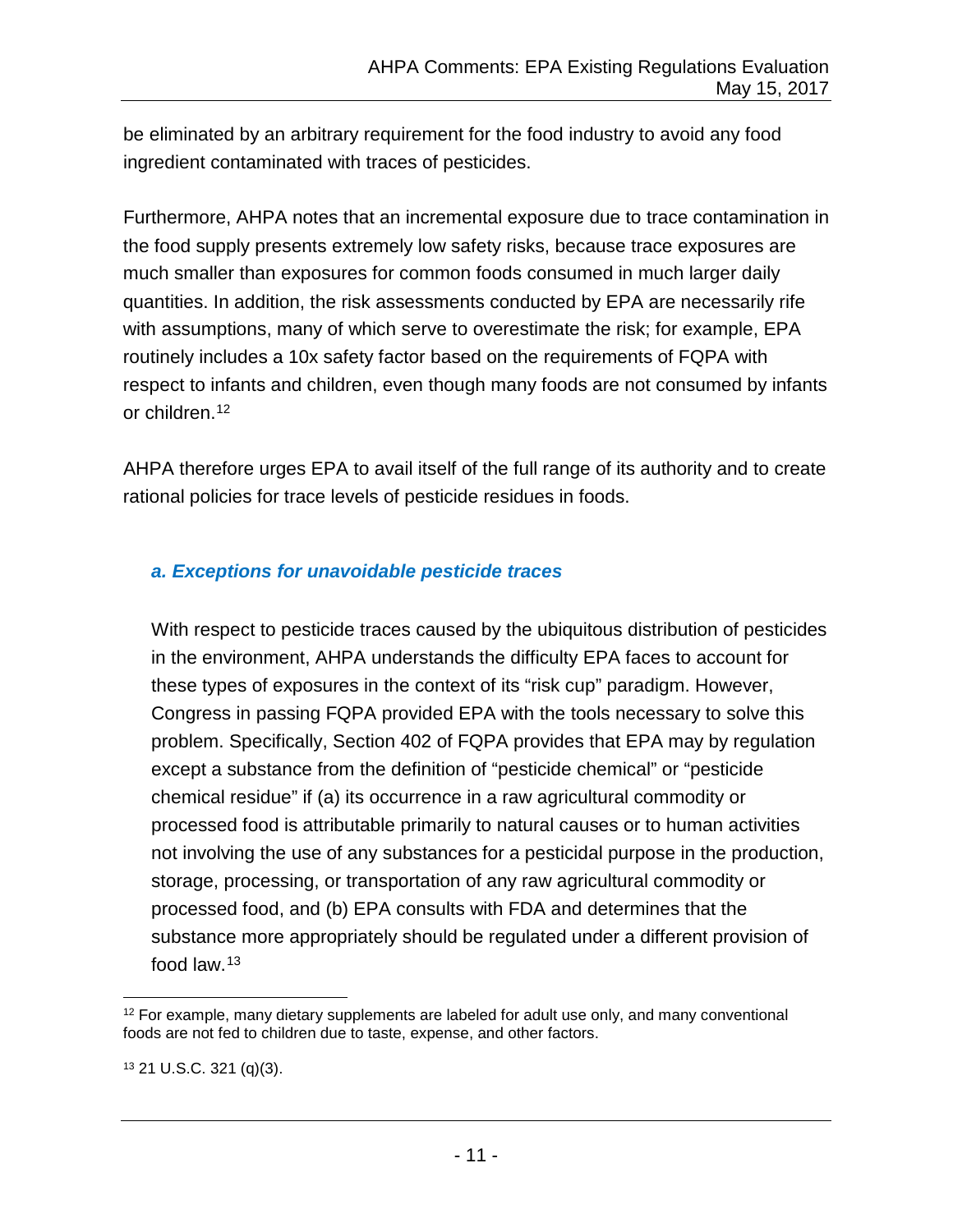AHPA believes that *de minimis* levels of pesticide residues resulting from the globally ubiquitous presence of pesticides in the environment qualify as "naturally occurring" insofar as they are widely distributed by natural atmospheric and hydrologic activities. Furthermore, insofar as they are not the result of direct application to the crop in question, careless spray drift, or inappropriate crop rotation, they are not the result of human activity using the substance for a pesticidal purpose in the production, storage, processing, or transportation of any raw agricultural commodity or processed food. Therefore, EPA has the authority to exclude these substances from the definition of "pesticide chemical" or "pesticide chemical residue."

This will formalize in regulation what is already EPA's existing practice, which is to largely ignore the contribution of these pesticide traces in EPA's risk assessment activities, particularly for the wide range of pesticide/crop combinations that are not registered in the U.S. and are not picked up through USDA and FDA monitoring. Rather than regulating these substances as adulterants under EPA's zero tolerance policy, they should be regulated by FDA as contaminants and controlled through enforcement of 21 CFR Parts 117 and 111. As with other forms of unavoidable pesticide contaminants, FDA can set an appropriate general action level that is both practical for industry and protective of public health; AHPA suggests the 0.1 ppm default tolerance used in Canada.<sup>[14](#page-13-0)</sup>

AHPA believes a threshold of 0.1 ppm would be appropriate for two reasons.

(1) It is protective of public health because it is far below the tolerances established for many pesticides in many foods. For example, carbaryl, 1 naphthyl *N*-methylcarbamate has established tolerances of up to 10 ppm in pome fruits, 10-22 ppm in leafy greens, cabbage, and spinach, and up to 215 ppm in animal foods such as alfalfa hay or corn stover;<sup>[15](#page-13-1)</sup> and malathion has established tolerances for up to 8 ppm in many foods and up to 135 ppm in

 $\overline{a}$ 

<span id="page-13-0"></span><sup>14</sup> "Pesticides and MRLs in Canada," USDA Foreign Agricultural Service, 2015.

<span id="page-13-1"></span><sup>15</sup> 40 CFR § 180.169.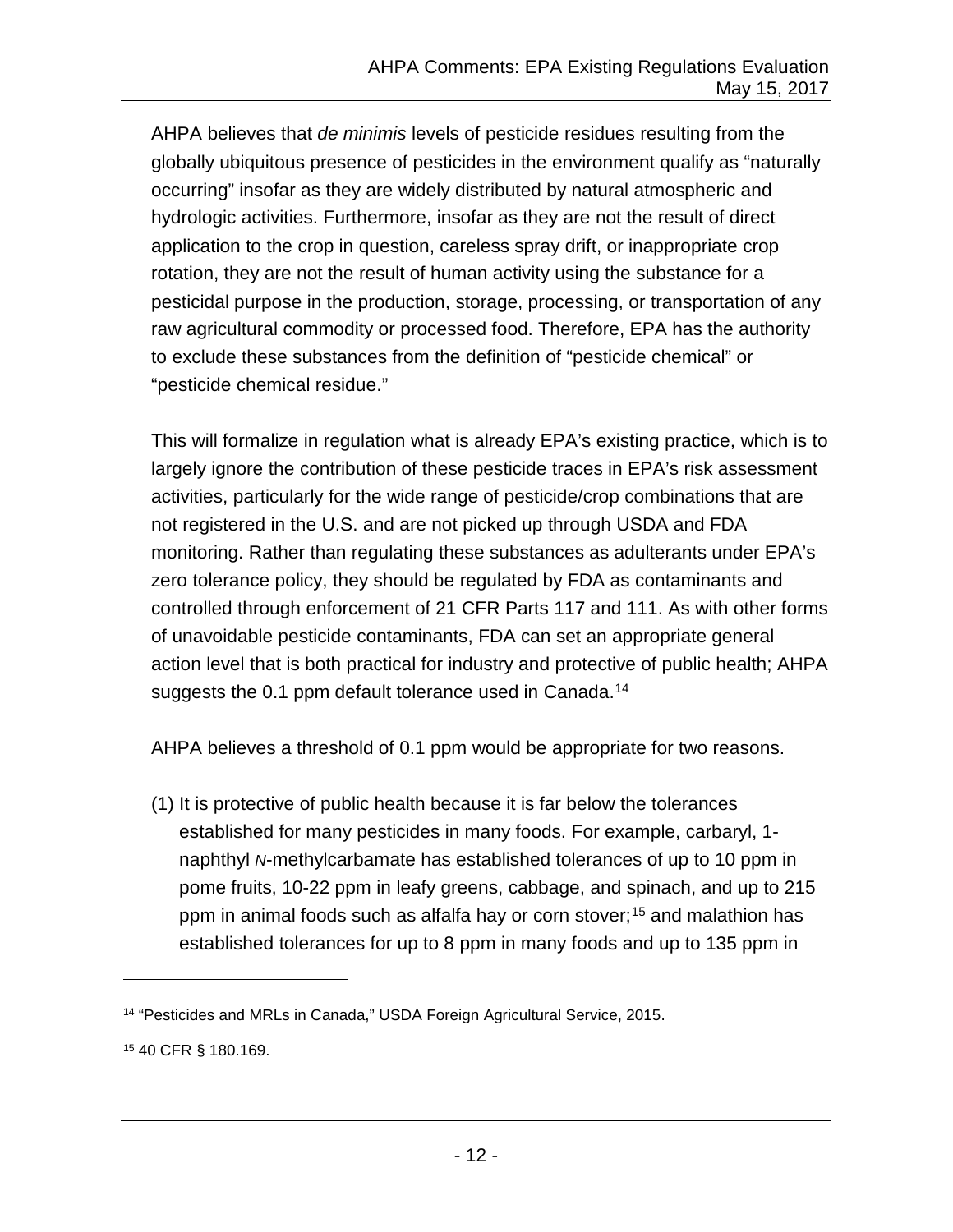animal foods.[16](#page-14-1) If certain pesticides are significantly more toxic than most, or have toxicological properties unknown to EPA, a lower general action level could be established for those pesticides.

(2) It is consistent with the lower end of the levels of unavoidable, inadvertent contamination found in the 1989 California field study. For example, that study found unavoidable, inadvertent levels of parathion, diazinon, chlorpyrifos, and methidathion in food crops that were generally under 0.5 ppm (with a few much higher data points), but the majority of data points were approximately 0.1 ppm or less. Thus, a threshold of 0.1 ppm should enable food firms to source ingredients that comply with the requirements.

### <span id="page-14-0"></span>*b. General tolerances for intentionally applied pesticides*

With respect to pesticides that occur in a food because of intentional and legal application to the crop, whether in the U.S. or in a foreign country, EPA policies should establish a mechanism to create default tolerances which would apply to "all other crops" whenever a pesticide is registered in the U.S. for use on one or more food crops or when an import tolerance has been established. The default tolerance for any food in the "all other crops" category should be calculated, based on the expected annual consumption of the food, to result in an exposure that is trivial (say, 100x lower) compared to the exposures that EPA knows will result from the use of the pesticide as registered in the U.S.<sup>[17](#page-14-2)</sup>

Although this would mean many foods will still be illegal for sale in the U.S. due to the presence of pesticides which have no U.S. registration (i.e., no registration or tolerance established for any use on any crop in domestic cultivation), at least foods would not be precluded from import, use, or sale merely due to the

<span id="page-14-1"></span> <sup>16</sup> 40 CFR § 180.111.

<span id="page-14-2"></span><sup>&</sup>lt;sup>17</sup> In other words, the default tolerance would not be a single number applicable to all foods, but rather would be calculated for each food depending on the expected consumption of that food, as determined either by the directions for use in the food labeling or on other data such as USDA dietary surveys.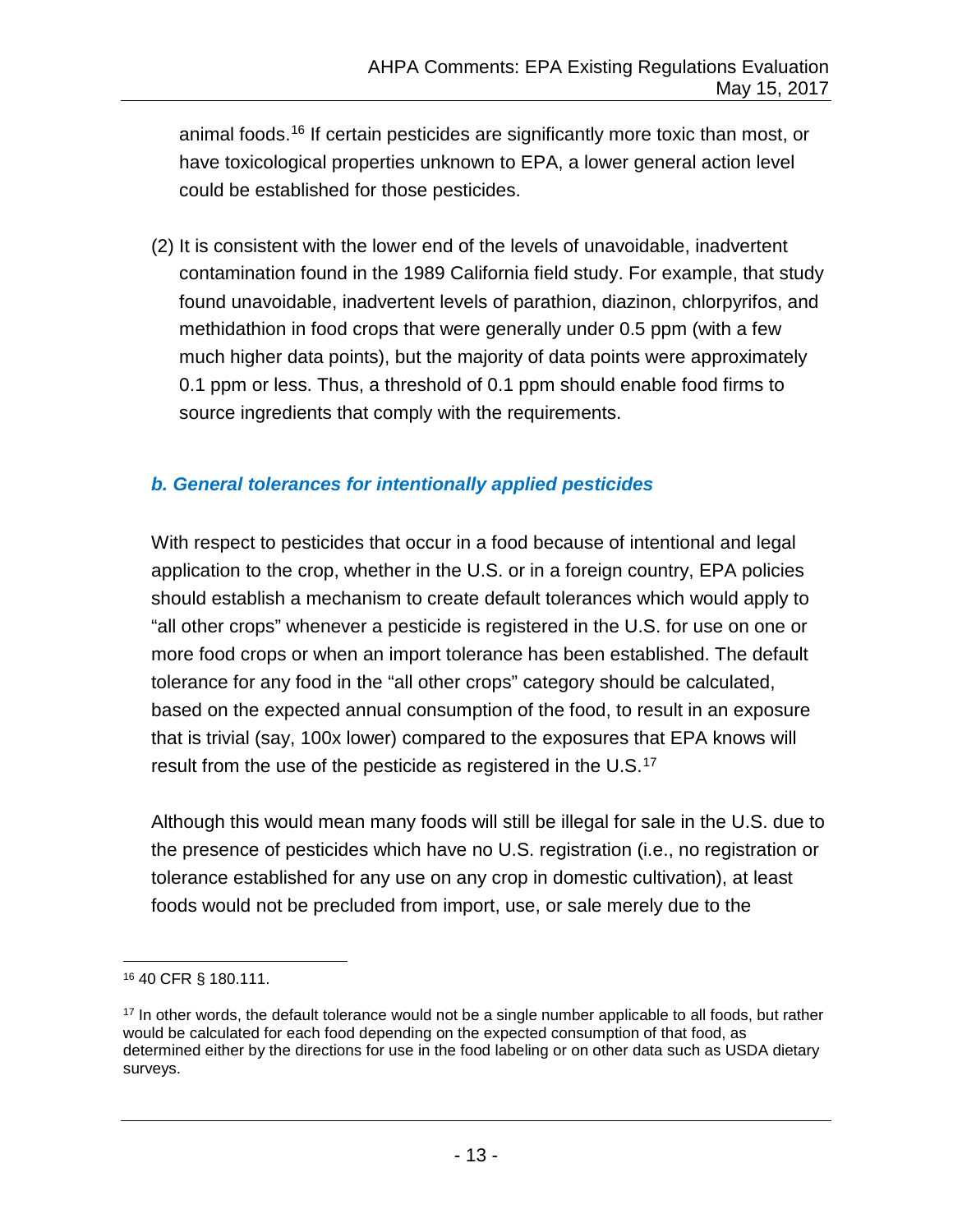presence of trivial levels of those pesticides for which tolerances have been established and that Americans may therefore already consume in much larger quantities from other sources. This will make it easier for food firms to source compliant raw materials, especially for specialty or minor crops which are the most likely to lack an established U.S. tolerance on a crop-specific basis, while also protecting the public health.

### <span id="page-15-0"></span>*c. General tolerances for foods that form a trivial part of the diet*

As an alternative to (a) and (b) above, AHPA believes EPA can use existing residue monitoring data in conjunction with "worst-case" safety data to establish a single tolerance level that would safely cover numerous pesticides on a wide variety of foods that form a trivial part of the diet.<sup>[18](#page-15-2)</sup> For example, EPA could issue a regulation that sets a tolerance of 0.1 ppm for residues on all foods in Crop Group 19 (herbs and spices). If the Agency had special risk concerns about some pesticides these substances could be excluded from the regulation.

### <span id="page-15-1"></span>*d. Use of Codex Alimentarius Commission MRLs and scientific evaluations*

EPA should also consider utilizing FQPA Section 405 that directs EPA to consider harmonization of tolerances with Maximum Residue Levels (MRLs) established by the Codex Alimentarius Commission. The scientific evaluations to support these MRLs have already been conducted and should be available to the Agency.

<span id="page-15-2"></span><sup>&</sup>lt;sup>18</sup> For example, EPA has informed AHPA and its advisors that the Agency has on several occasions developed "back of the envelope" risk assessments of the safety of consuming foods that are consumed only in small quantities and contain pesticide residues above the zero tolerance threshold. EPA's risk assessments assumed that the highest residue of a pesticide found in any analyzed sample was present on all of that food in commerce, a conservative assumption that previous experience indicates may overstate risk significantly - by an order of magnitude and often more. Nevertheless, these assessments have always found that the dietary risks from consuming the food in question were very low, as a result of the fact that the food represents only a small portion of the diet for the large percentage of the population.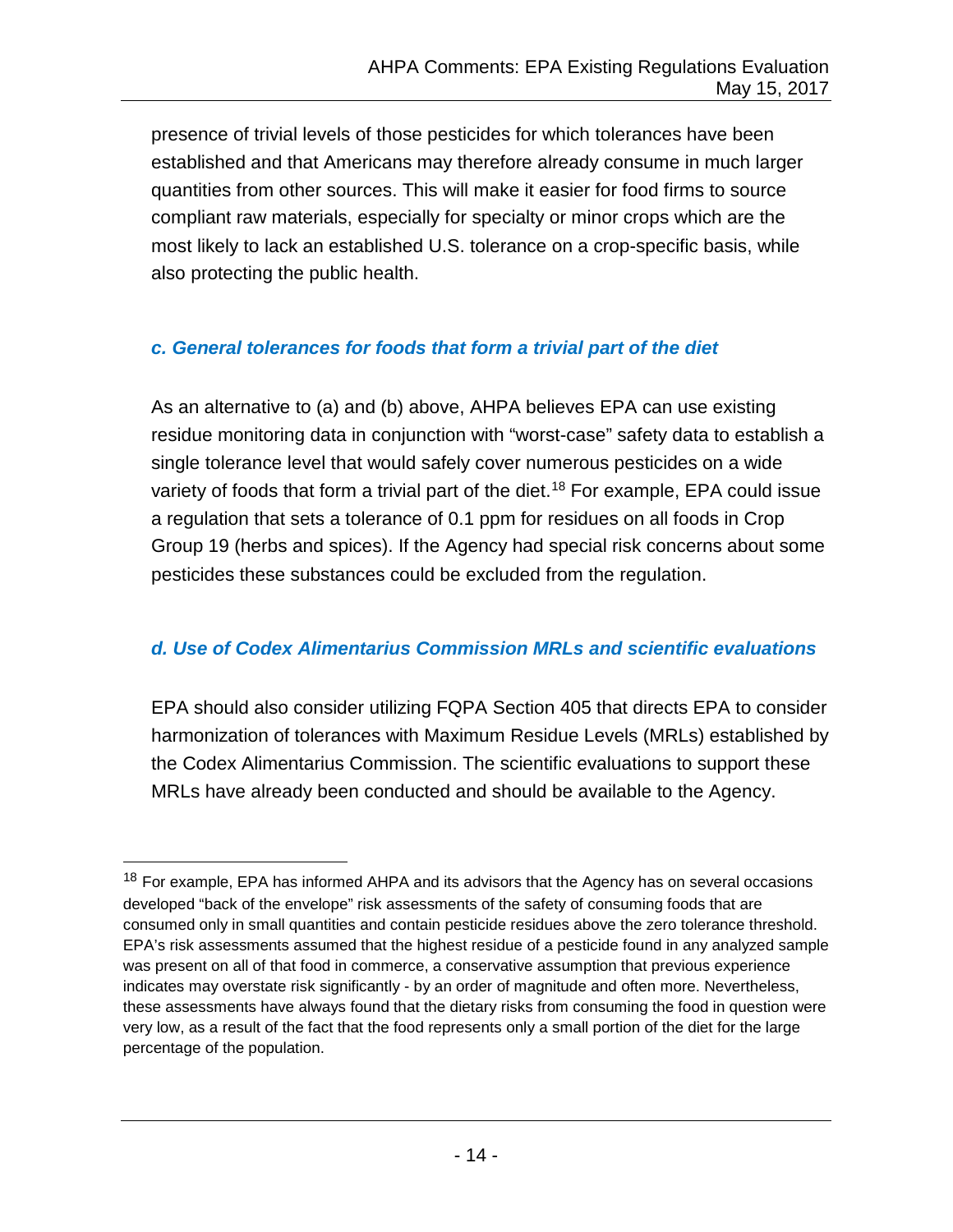Utilizing these evaluations conducted by a peer scientific body would save EPA and industry significant resources.

The approaches outlined above would significantly reduce burdens on the food industry as well as costs and review times borne by EPA and pesticide manufacturers, and would not involve any significant increase in risks to consumers. Under these approaches, EPA would often need to issue only one or a few regulations instead of the multitude of regulations necessary under the current framework. By adopting these approaches, the regulatory savings would be immense.

## <span id="page-16-0"></span>**EPA environmental regulations reduce certain business expenses**

AHPA assumes EPA will receive comments in response to the April 13 Notice to request or recommend the Agency repeal, replace or modify certain regulations relevant to controlling sources of environmental pollution. For example, some of the regulations targeted by comments may currently limit release into the environment of heavy metals, such as lead and mercury; industrial waste or by products; or other contaminants that are likely to become widely dispersed in the environment and thereby make their way into the food supply.

Food companies are required by law and regulation to ensure the foods they process and distribute are safe for consumption and to prevent, control, or minimize the occurrence of hazards and potential adulterants.[19](#page-16-1) As such, food companies rely on the availability of raw agricultural commodities that are not contaminated with excessive levels of environmental pollutants. This in turn requires that clean air, water, and soil be available for the production of food crops.

AHPA is supportive of regulatory agencies, including EPA, establishing regulations that are reasonable and that seek to minimize economic burdens on U.S. domestic businesses while simultaneously achieving regulatory goals or statutory

<span id="page-16-1"></span> <sup>19</sup> Food Safety Modernization Act; 21 CFR Part 117; 21 CFR Part 111; etc.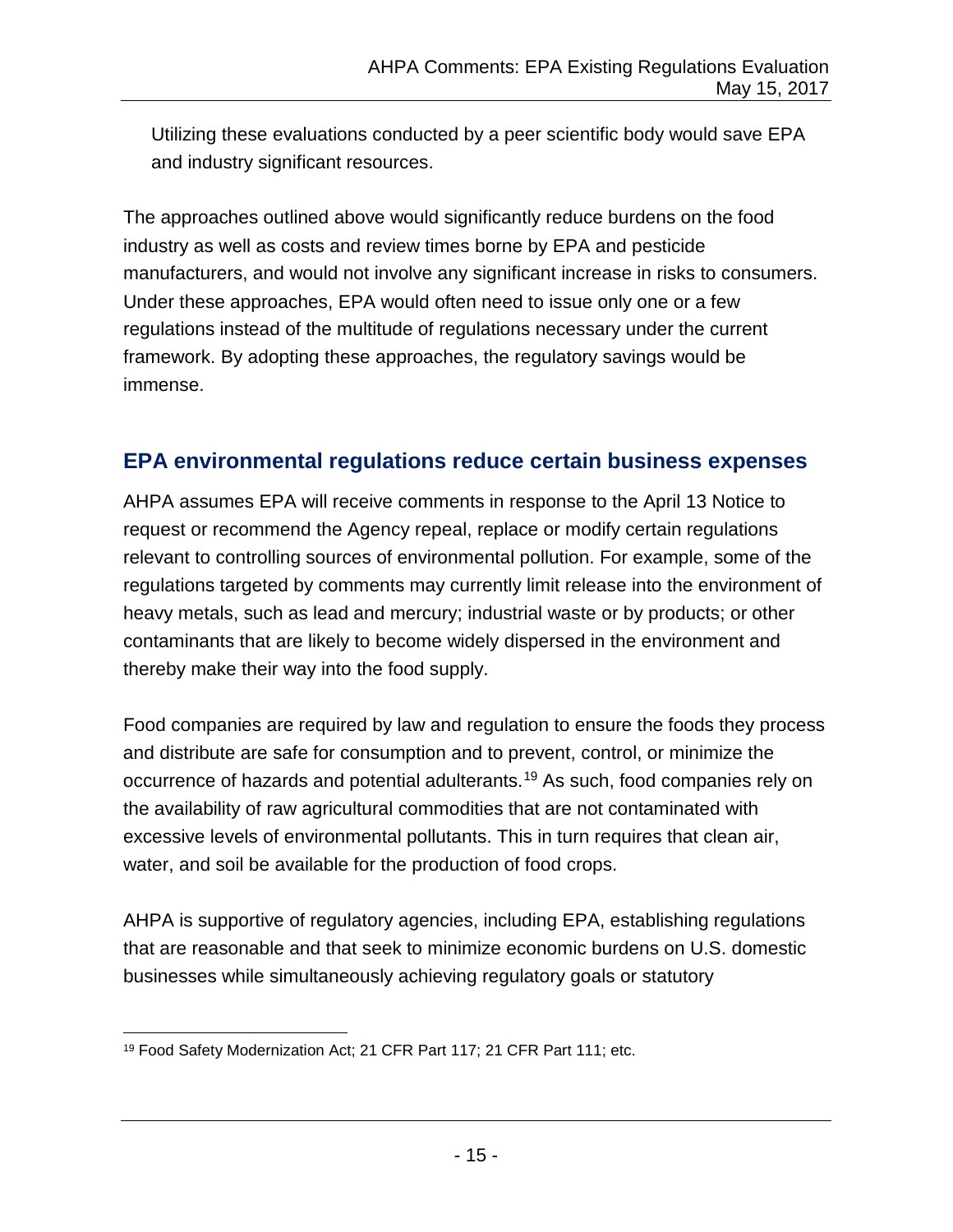requirements. However, AHPA is simultaneously concerned that appropriate regulations be maintained to minimize environmental contamination and avoid disruptions to food companies, as well as to preserve environmental and human health generally.

Food companies already experience significant burdens and costs associated with environmental contamination. In the context of good manufacturing practices under 21 CFR Parts 117 and 111, the costs associated with testing for contaminants such as pesticides, heavy metals, and radiation run to at least hundreds and sometimes thousands of dollars per shipment or batch. These costs multiply quickly whenever noncompliant test results are found; for example, if a manufacturing raw material does not meet its specifications it must be rejected (with corresponding cost to the grower or vendor) and production must be delayed (which often results in lost sales both to the manufacturer and to downstream distributors and retailers) while new material is sourced and tested.

But even once the food product is manufactured, the costs and burdens can mount after the product reaches the marketplace. For example, California's Proposition 65 (formally the Safe Drinking Water and Toxic Enforcement Act of 1986) requires warnings to be provided for exposure to any of the chemicals identified by the state as carcinogens of reproductive toxins, and lead, mercury and other heavy metals, as well as other environmental contaminants, are included in the state's list of such chemicals. Because enforcement of this law is allowed by "private" enforcers, an industry has arisen in the state over the last 30 years made up of organizations that seek to identify purported exposures that lack warnings and that then proceed to file legal complaints and to exact payment of penalties and other settlements to resolve these. $20$ 

There are some private enforcers of Proposition 65 that specialize in bringing legal actions against companies that sell foods, based in particular on allegations of exposure to lead and sometimes mercury and other heavy metals. According to records maintained by the state, settlement costs were recorded in the two-year

<span id="page-17-0"></span> $20$  Most companies choose to settle with the plaintiffs, even if the firm does not agree that the suit has a legitimate basis, rather than face the extremely high expenses of a court battle.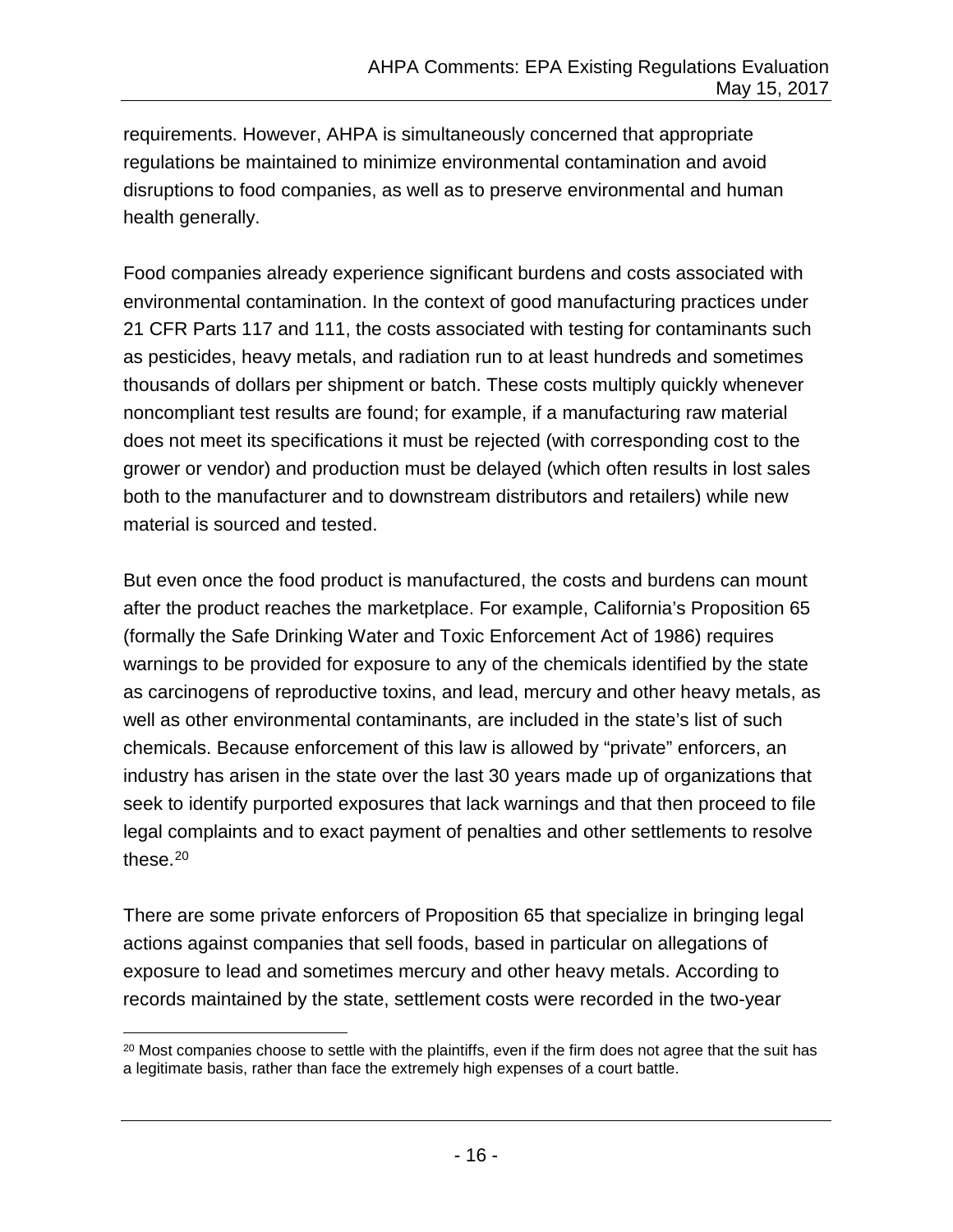period 2015-2016 in excess of \$11 million to resolve legal actions brought by just one of these private enforcers. This amount includes only publicly available information, and so does not include whatever costs were incurred by settling companies for their own legal expenses.

Most of these millions of dollars have been paid by small companies, and none of these were alleged to have deliberately included or added lead or other heavy metals in their manufacturing processes. Rather, these compounds can be assumed to have been present in the relevant products due to their presence in the environment – i.e., in the air, soil, or water in which the raw agricultural commodities were grown. Thus, any reduction in EPA's controls on heavy metal pollution can be reasonably assumed to be liable to cause economic harm to companies that sell foods in California.

AHPA therefore requests EPA give attention to the potential negative and direct economic harm that may be incurred by industry, especially small businesses, as it considers any comments received in response to the April 13 Notice that suggest any reduction in the Agency's regulations that may increase environmental pollution with heavy metals, industrial contaminants, or other hazardous substances.